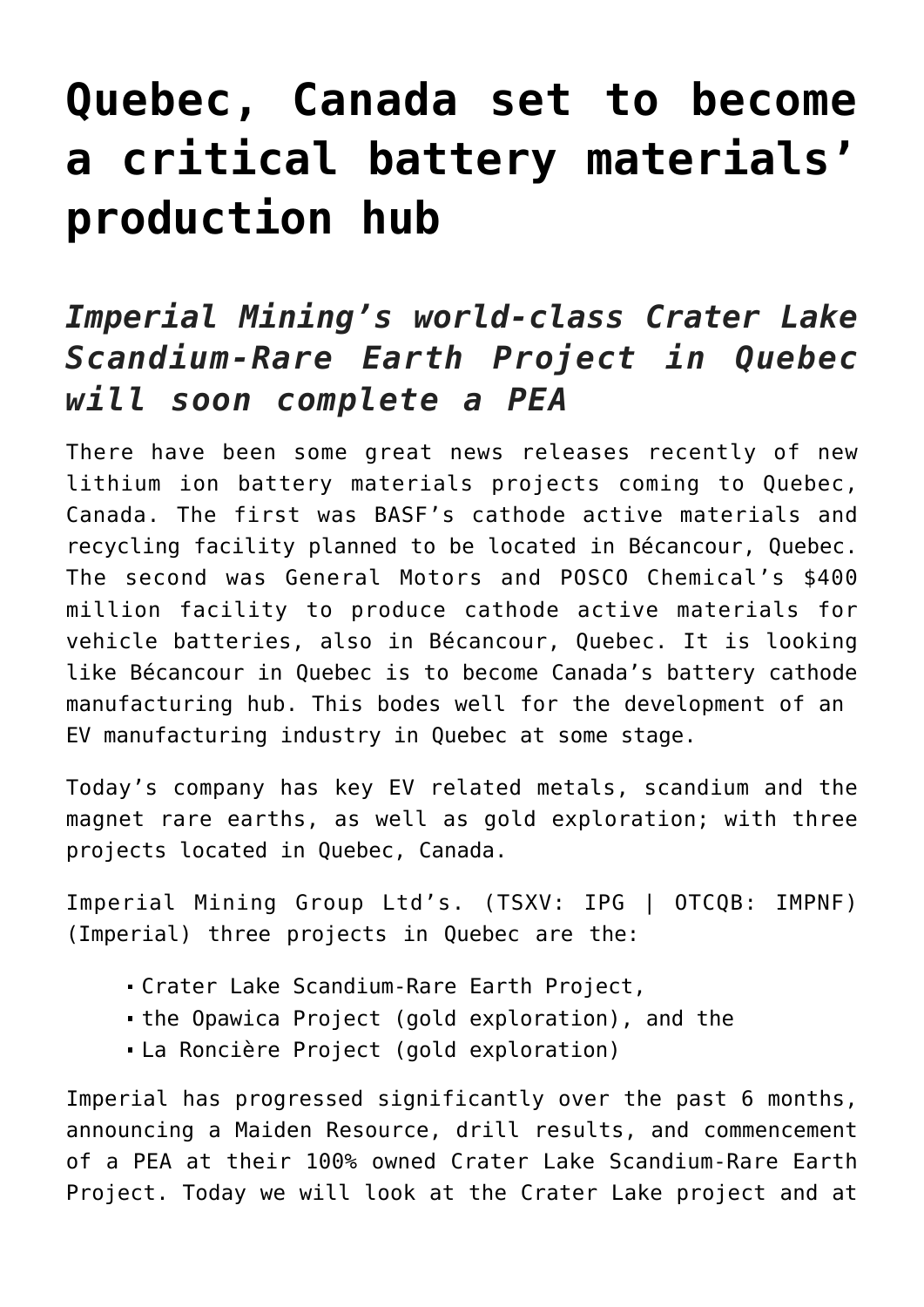what's next for the Company.

## **Crater Lake Scandium-Rare Earth Project**

#### **Maiden Resource**

As [announced](https://investorintel.com/markets/technology-metals/technology-metals-news/imperial-mining-receives-highly-encouraging-ni-43-101-resource-estimate-for-the-tg-scandium-rare-earth-zone-remains-open-to-further-expansion/) in September 2021, Imperial's NI 43-101 Maiden Resource estimate for the TG Scandium-Rare-Earth Zone at its Crater Lake Scandium-Rare Earth Project is an **Indicated Resources of 7.3 million tons grading 282 g/t Sc<sub>2</sub>0**, and **Inferred Resources of 13.2 million tonnes grading 264 g/t Sc2O3.** This is an excellent result putting the Crater Lake Project [among the top scandium resources in the world.](https://imperialmgp.com/site/assets/files/5201/imperial_presentation_-_jan_2022.pdf) The Resource estimate also highlighted valuable magnet rare earths Nd, Pr, Dy and Tb. The Resource remains open to further expansion.

### **Maiden Resource estimate and Resource Model for the TG Zone at the Crater Lake Scandium-Rare Earth Project**

| Category  | Cut-off<br><b>NSR</b><br>(S/t) | Tonnage<br>(Mt) | <b>NSR</b><br>total<br>(S/t) | Sc <sub>2</sub> O <sub>3</sub><br>(g/t) | $Dv_2O_3$<br>(g/t) | La <sub>2</sub> O <sub>3</sub><br>(g/t) | Nd <sub>2</sub> O <sub>3</sub><br>(g/t) | Pr <sub>1</sub> O <sub>3</sub><br>(g/t) | $Tb_4O_7$<br>(g/t) |
|-----------|--------------------------------|-----------------|------------------------------|-----------------------------------------|--------------------|-----------------------------------------|-----------------------------------------|-----------------------------------------|--------------------|
| Indicated | 110.8                          | 7.3             | 413                          | 282                                     | 66                 | 606                                     | 596                                     | 160                                     | 12                 |
| Inferred  | 110.8                          | 13.2            | 386                          | 264                                     | 62                 | 569                                     | 573                                     | 154                                     | $_{11}$            |



- ▲ Zone dimensions: 300m X 200m in depth: Open in all directions
- Thickens and gets richer at depth
- Cut-off NSR: SCA110.80/t : Ore value NSR: SCA386-413/t
- Sufficient for a minimum 40-year operating model; double our anticipated minimum
- $\sim$  NSR based on delivery of Sc<sub>2</sub>O<sub>3</sub> and a bulk Magnet Rare Earth concentrate: additional byproduct credits possible
- Source: [Imperial Mining Group company presentation](https://imperialmgp.com/site/assets/files/5201/imperial_presentation_-_jan_2022.pdf)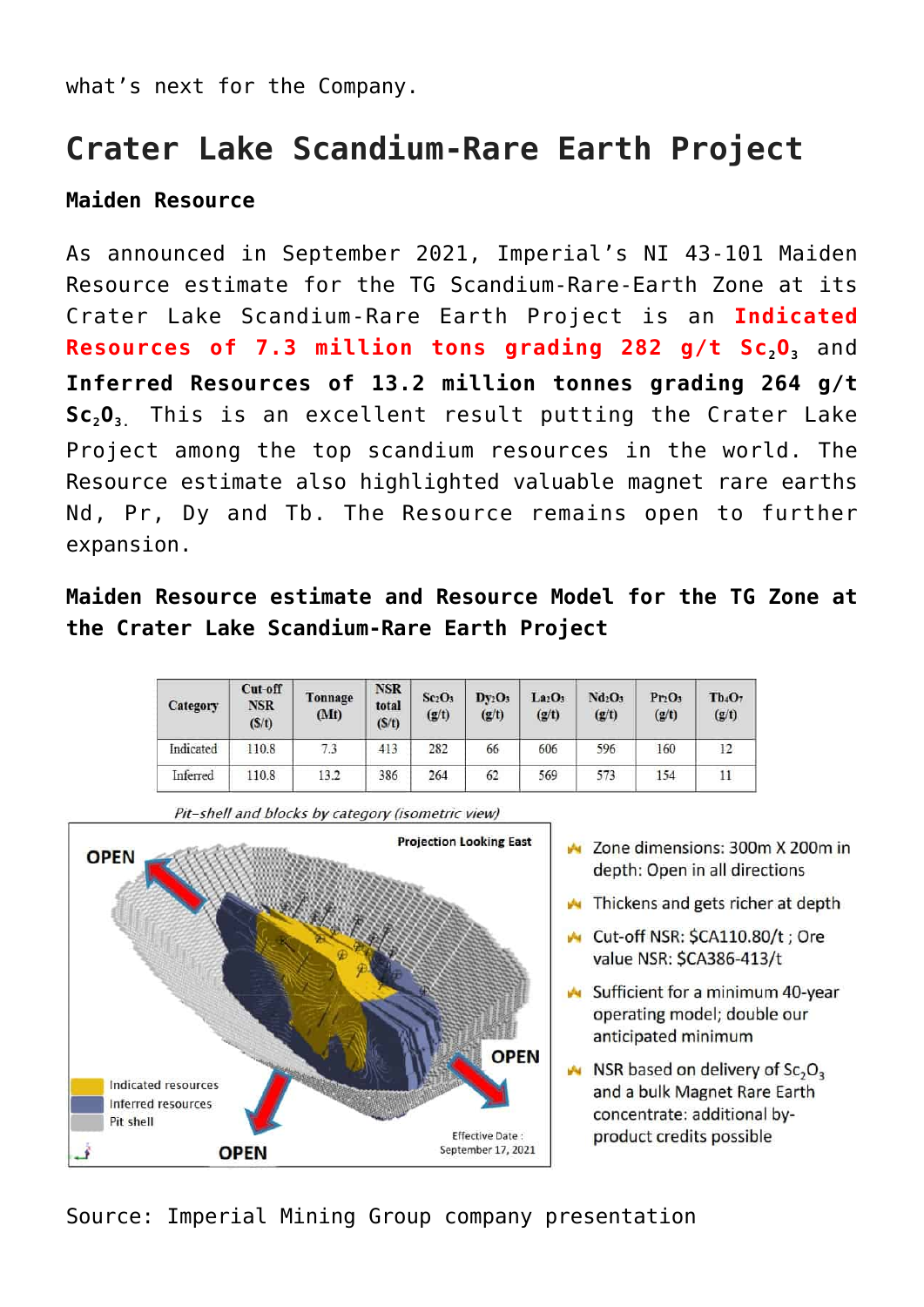#### **Recent drill results**

Since the Maiden Resource, Imperial has had some stellar drill results including:

**[115.8 m \(379.9'\) grading 252 g/t scandium oxide \(Sc](https://investorintel.com/markets/technology-metals/technology-metals-news/imperial-mining-crater-lake-drilling-intersects-new-zone-returns-115-8-m-of-scandium-rare-earth-mineralization/)[2](https://investorintel.com/markets/technology-metals/technology-metals-news/imperial-mining-crater-lake-drilling-intersects-new-zone-returns-115-8-m-of-scandium-rare-earth-mineralization/)[O](https://investorintel.com/markets/technology-metals/technology-metals-news/imperial-mining-crater-lake-drilling-intersects-new-zone-returns-115-8-m-of-scandium-rare-earth-mineralization/)[3](https://investorintel.com/markets/technology-metals/technology-metals-news/imperial-mining-crater-lake-drilling-intersects-new-zone-returns-115-8-m-of-scandium-rare-earth-mineralization/)[\)](https://investorintel.com/markets/technology-metals/technology-metals-news/imperial-mining-crater-lake-drilling-intersects-new-zone-returns-115-8-m-of-scandium-rare-earth-mineralization/)** at the STG Zone. There are also elevated levels of total rare earth oxides plus yttrium (TREO+Y) of up to 0.475 %. The STG Zone is a new discovery, 2km south of the TG North Lobe Resource.

#### **PEA**

Work on a 43-101 Preliminary Economic Assessment (PEA) on the TG Zone scandium-rare earth zone resource is advancing well, despite some delays. The PEA results were targeted for Q1, 2022, but now look like being in Q2, 2022.

#### **Imperial's Crater Lake Project location map and highlights**



- Large surface scandium resource inventory
- Near Quebec's aluminum metal production/valueadd product
- Good road, rail, air and hydroelectric capacity
- Supported by Plan Nord infrastructure program
- New QC critical mineral development fund  $(590M)$

Source: [Imperial Mining Group company presentation](https://imperialmgp.com/site/assets/files/5201/imperial_presentation_-_jan_2022.pdf)

#### **Next steps and targets**